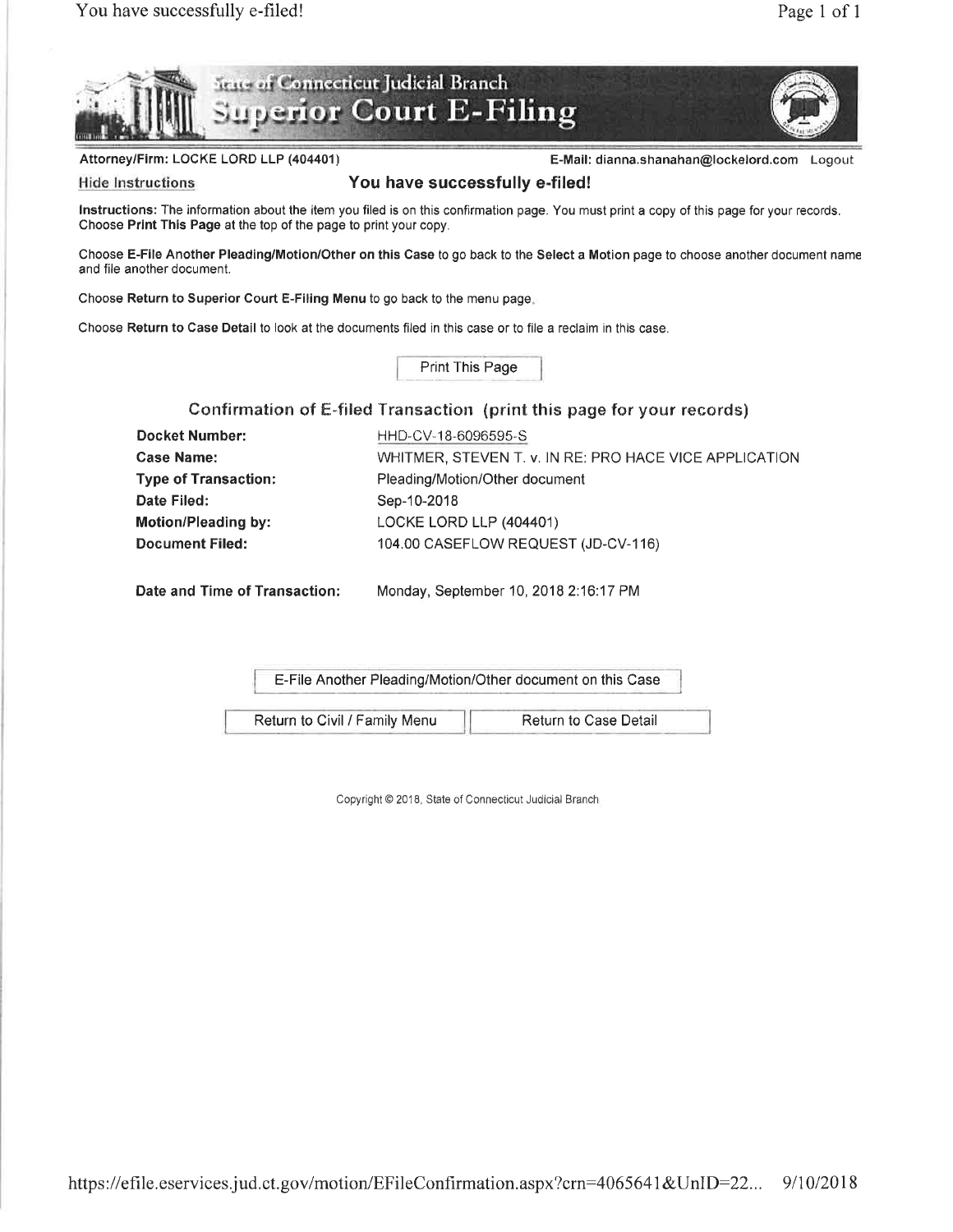## CASEFLOW REQUEST

JD-CV-116 Rov.1-16

#### STATE OF CONNECTICUT **SUPERIOR COURT** www.jud.ct.gov

| <b>CSFLREQ</b> |  |  |  |  |
|----------------|--|--|--|--|
| <b>Jackson</b> |  |  |  |  |

## lnstructions

1. Fill out ail sections and file with the court.

2. File at least 3 days before the date of the scheduled event.

Note: lf the request is granted, the court will try to schedule the event for the requested date. However, if that date is not available, it will be scheduled for the next available date.

| Judicial District of                                                                                                                                                                                                                                                                                                                                                                                                                                                                                                                                                                                                                                                                                                                                                                                                                                                                                               | Date of request                                                                                                              |                                                                             | Date of scheduled event (if applicable) |     |
|--------------------------------------------------------------------------------------------------------------------------------------------------------------------------------------------------------------------------------------------------------------------------------------------------------------------------------------------------------------------------------------------------------------------------------------------------------------------------------------------------------------------------------------------------------------------------------------------------------------------------------------------------------------------------------------------------------------------------------------------------------------------------------------------------------------------------------------------------------------------------------------------------------------------|------------------------------------------------------------------------------------------------------------------------------|-----------------------------------------------------------------------------|-----------------------------------------|-----|
| HARTFORD                                                                                                                                                                                                                                                                                                                                                                                                                                                                                                                                                                                                                                                                                                                                                                                                                                                                                                           | 9/10/2018                                                                                                                    |                                                                             | 10/4/2018                               |     |
| Name of Judge who scheduled the event (if applicable)                                                                                                                                                                                                                                                                                                                                                                                                                                                                                                                                                                                                                                                                                                                                                                                                                                                              | Docket number                                                                                                                |                                                                             |                                         |     |
|                                                                                                                                                                                                                                                                                                                                                                                                                                                                                                                                                                                                                                                                                                                                                                                                                                                                                                                    | HHD.                                                                                                                         | CV 18                                                                       | 6096595                                 | (S) |
| <b>Requested Action</b>                                                                                                                                                                                                                                                                                                                                                                                                                                                                                                                                                                                                                                                                                                                                                                                                                                                                                            | ("X" box(es) that apply and give reason(s) for request below)                                                                |                                                                             |                                         |     |
| Status Conference on or about:                                                                                                                                                                                                                                                                                                                                                                                                                                                                                                                                                                                                                                                                                                                                                                                                                                                                                     | Date                                                                                                                         |                                                                             |                                         |     |
| Client/adjuster to be available by phone for                                                                                                                                                                                                                                                                                                                                                                                                                                                                                                                                                                                                                                                                                                                                                                                                                                                                       |                                                                                                                              | scheduled on                                                                |                                         |     |
| Pretrial on or about                                                                                                                                                                                                                                                                                                                                                                                                                                                                                                                                                                                                                                                                                                                                                                                                                                                                                               | Event                                                                                                                        |                                                                             | Date                                    |     |
| Date                                                                                                                                                                                                                                                                                                                                                                                                                                                                                                                                                                                                                                                                                                                                                                                                                                                                                                               |                                                                                                                              |                                                                             |                                         |     |
| Party to be excused from                                                                                                                                                                                                                                                                                                                                                                                                                                                                                                                                                                                                                                                                                                                                                                                                                                                                                           | Event                                                                                                                        | scheduled on<br>Date                                                        |                                         |     |
| Other:<br>IXI                                                                                                                                                                                                                                                                                                                                                                                                                                                                                                                                                                                                                                                                                                                                                                                                                                                                                                      | Theodore P. Augustinos (local counsel) is asking to be excused from an October 4, 2018 hearing                               |                                                                             |                                         |     |
| Reason(s) for request:                                                                                                                                                                                                                                                                                                                                                                                                                                                                                                                                                                                                                                                                                                                                                                                                                                                                                             |                                                                                                                              |                                                                             |                                         |     |
|                                                                                                                                                                                                                                                                                                                                                                                                                                                                                                                                                                                                                                                                                                                                                                                                                                                                                                                    |                                                                                                                              |                                                                             |                                         |     |
| Steven T. Whitmer has been granted pro hac vice status in a matter before the Connecticut Insurance Department (case number                                                                                                                                                                                                                                                                                                                                                                                                                                                                                                                                                                                                                                                                                                                                                                                        |                                                                                                                              |                                                                             |                                         |     |
| Ex-18-03) set for hearing on October 4, 2018. Theodore P. Augustinos, local counsel, is asking to be excused from the hearing<br>and to allow the hearing to proceed without him because of a scheduling conflict. Theodore P. Augustinos was previously                                                                                                                                                                                                                                                                                                                                                                                                                                                                                                                                                                                                                                                           |                                                                                                                              |                                                                             |                                         |     |
|                                                                                                                                                                                                                                                                                                                                                                                                                                                                                                                                                                                                                                                                                                                                                                                                                                                                                                                    |                                                                                                                              |                                                                             |                                         |     |
|                                                                                                                                                                                                                                                                                                                                                                                                                                                                                                                                                                                                                                                                                                                                                                                                                                                                                                                    |                                                                                                                              |                                                                             |                                         |     |
|                                                                                                                                                                                                                                                                                                                                                                                                                                                                                                                                                                                                                                                                                                                                                                                                                                                                                                                    |                                                                                                                              |                                                                             |                                         |     |
|                                                                                                                                                                                                                                                                                                                                                                                                                                                                                                                                                                                                                                                                                                                                                                                                                                                                                                                    |                                                                                                                              |                                                                             |                                         |     |
|                                                                                                                                                                                                                                                                                                                                                                                                                                                                                                                                                                                                                                                                                                                                                                                                                                                                                                                    |                                                                                                                              |                                                                             |                                         |     |
| Consent                                                                                                                                                                                                                                                                                                                                                                                                                                                                                                                                                                                                                                                                                                                                                                                                                                                                                                            |                                                                                                                              |                                                                             |                                         |     |
|                                                                                                                                                                                                                                                                                                                                                                                                                                                                                                                                                                                                                                                                                                                                                                                                                                                                                                                    | Do not consent to the action requested above                                                                                 |                                                                             |                                         |     |
| Person making request<br>・パムかんろ                                                                                                                                                                                                                                                                                                                                                                                                                                                                                                                                                                                                                                                                                                                                                                                                                                                                                    |                                                                                                                              | Name of attorney and juris number or self-represented party (Print or type) |                                         |     |
|                                                                                                                                                                                                                                                                                                                                                                                                                                                                                                                                                                                                                                                                                                                                                                                                                                                                                                                    |                                                                                                                              | Theodore P. Augustinos (303603)                                             |                                         |     |
| Plaintiff<br>Defendant                                                                                                                                                                                                                                                                                                                                                                                                                                                                                                                                                                                                                                                                                                                                                                                                                                                                                             | <b>Attorney for Plaintiff</b><br>l×l                                                                                         |                                                                             | <b>Attorney for Defendant</b>           |     |
|                                                                                                                                                                                                                                                                                                                                                                                                                                                                                                                                                                                                                                                                                                                                                                                                                                                                                                                    | Address                                                                                                                      |                                                                             | Telephone number (with area code)       |     |
|                                                                                                                                                                                                                                                                                                                                                                                                                                                                                                                                                                                                                                                                                                                                                                                                                                                                                                                    | 20 Church St. Ste 2000 Hartford, CT 06103                                                                                    |                                                                             | 860-541-7710                            |     |
|                                                                                                                                                                                                                                                                                                                                                                                                                                                                                                                                                                                                                                                                                                                                                                                                                                                                                                                    |                                                                                                                              |                                                                             |                                         |     |
|                                                                                                                                                                                                                                                                                                                                                                                                                                                                                                                                                                                                                                                                                                                                                                                                                                                                                                                    |                                                                                                                              |                                                                             | Date                                    |     |
| Robins                                                                                                                                                                                                                                                                                                                                                                                                                                                                                                                                                                                                                                                                                                                                                                                                                                                                                                             |                                                                                                                              |                                                                             |                                         |     |
|                                                                                                                                                                                                                                                                                                                                                                                                                                                                                                                                                                                                                                                                                                                                                                                                                                                                                                                    |                                                                                                                              |                                                                             |                                         |     |
|                                                                                                                                                                                                                                                                                                                                                                                                                                                                                                                                                                                                                                                                                                                                                                                                                                                                                                                    | Signed (Judge)                                                                                                               |                                                                             | Date                                    |     |
| Denied<br>Granted                                                                                                                                                                                                                                                                                                                                                                                                                                                                                                                                                                                                                                                                                                                                                                                                                                                                                                  |                                                                                                                              |                                                                             |                                         |     |
|                                                                                                                                                                                                                                                                                                                                                                                                                                                                                                                                                                                                                                                                                                                                                                                                                                                                                                                    |                                                                                                                              |                                                                             |                                         |     |
|                                                                                                                                                                                                                                                                                                                                                                                                                                                                                                                                                                                                                                                                                                                                                                                                                                                                                                                    |                                                                                                                              |                                                                             |                                         |     |
|                                                                                                                                                                                                                                                                                                                                                                                                                                                                                                                                                                                                                                                                                                                                                                                                                                                                                                                    | <b>ADA NOTICE</b>                                                                                                            |                                                                             |                                         |     |
| excused by this Court from the September 12, 2018 hearing which has been rescheduled to October 4, 2018.<br>I agree to notify my client and all counsel of record and self-represented parties whether the requested action is granted or<br>denied, and if granted, the specific ruling of the court. I have told all counsel and self-represented parties of record that I<br>would be asking for the requested action. All Counsel and Self-represented Parties:<br>Signed<br>The parsophequesting the action is the<br>Firm name (If applicable)<br><b>Locke Lord LLP</b><br>I certify that a copy of the above was mailed or delivered on the date shown below to all counsel and self-represented parties of record. A<br>sheet/is attached listing the name and address of each party the copy was mailed or delivered to.<br>Signed (Individual attorney or self-represented party)<br>Order<br>Request is | The Judicial Branch of the State of Connecticut complies with the                                                            |                                                                             |                                         |     |
|                                                                                                                                                                                                                                                                                                                                                                                                                                                                                                                                                                                                                                                                                                                                                                                                                                                                                                                    | Americans with Disabilities Act (ADA). If you need a reasonable<br>accommodation in accordance with the ADA, contact a court |                                                                             |                                         |     |